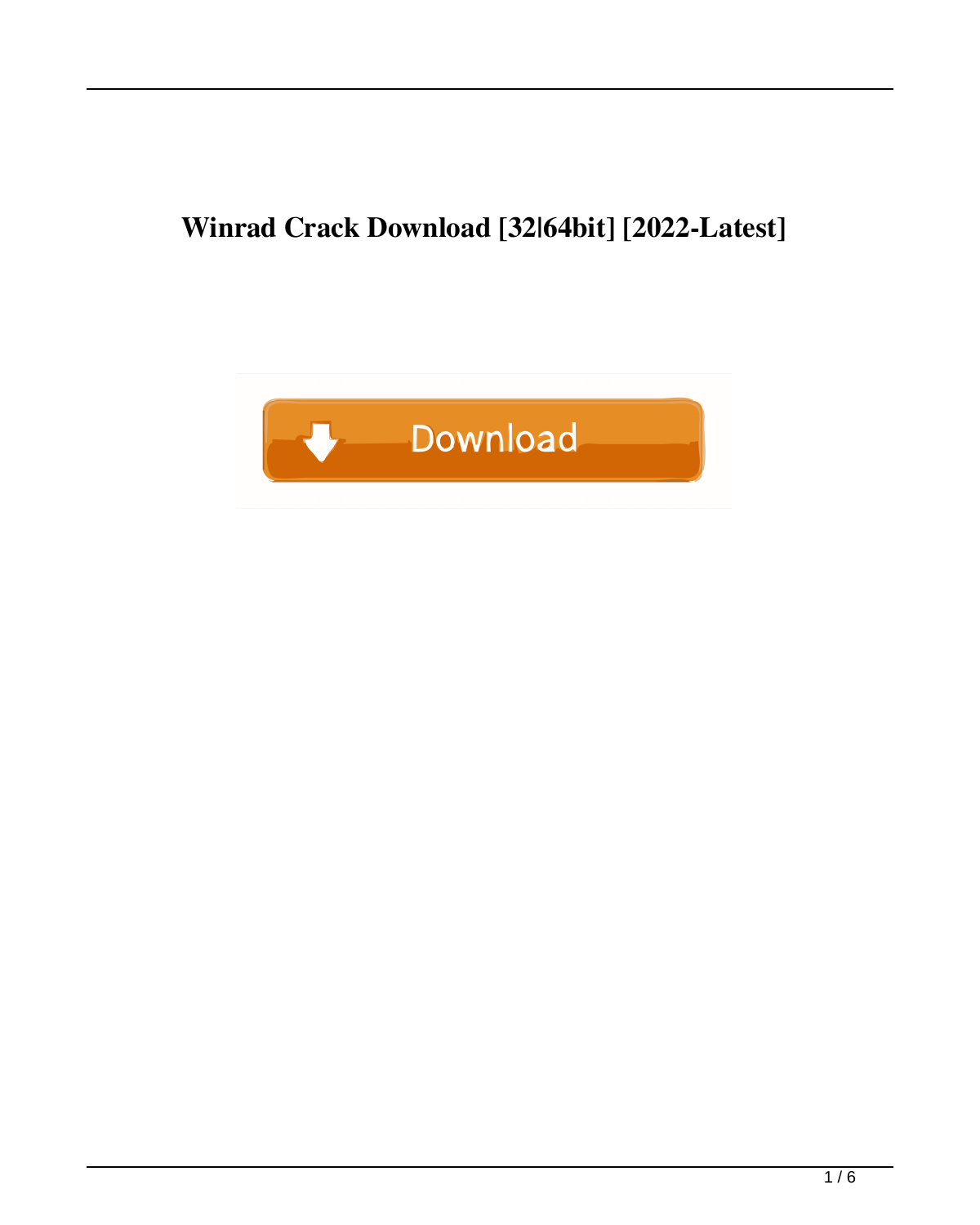### **Winrad Crack+ (2022)**

Winrad Download With Full Crack Description: Winrad Description: Winrad Description: Winrad Description: Winrad Description: Winrad Description: Winrad Description: Winrad Description: Winrad Description: Winrad Description: Winrad Description: Winrad Description: Winrad Description: Winrad Description: Winrad Description: Winrad Description: Winrad Description: Winrad Description: Winrad Description: Winrad Description: Winrad Description: Winrad Description: Winrad Description: Winrad Description: Winrad Description: Winrad Description: Winrad Description: Winrad Description: Winrad Description: Winrad Description: Winrad Description: Winrad Description: Winrad Description: Winrad Description: Winrad Description: Winrad Description: Winrad Description: Winrad Description: Winrad Description: Winrad Description: Winrad Description: Winrad Description: Winrad Description: Winrad Description: Winrad Description: Winrad Description: Winrad Description: Winrad Description: Winrad Description: Winrad Description: Winrad Description: Winrad Description: Winrad Description: Winrad Description: Winrad Description: Winrad Description: Winrad Description: Winrad Description: Winrad Description: Winrad Description: Winrad Description: Winrad Description: Winrad Description: Winrad Description: Winrad Description: Winrad Description: Winrad Description: Winrad Description: Winrad Description: Winrad Description: Winrad Description: Winrad Description: Winrad Description: Winrad Description: Winrad Description: Winrad Description: Winrad Description: Winrad Description: Winrad Description: Winrad Description: Winrad Description: Winrad Description: Winrad Description: Winrad Description: Winrad Description: Win

# **Winrad Crack+ License Code & Keygen**

Winrad Crack For Windows is a software program for receiving and decoding CW signals. In Winrad Free Download, you may choose the radio frequency to receive, and use the sample time and bitrate to adjust the sensitivity of the frequency. It is important to know that the bitrate will result in a higher signal to noise ratio of the CW than other software decoding applications. Winrad also has several parameters which improve the CW signal to noise ratio. Firstly, Winrad can use many more frequencies than other applications. Secondly, Winrad's digital filter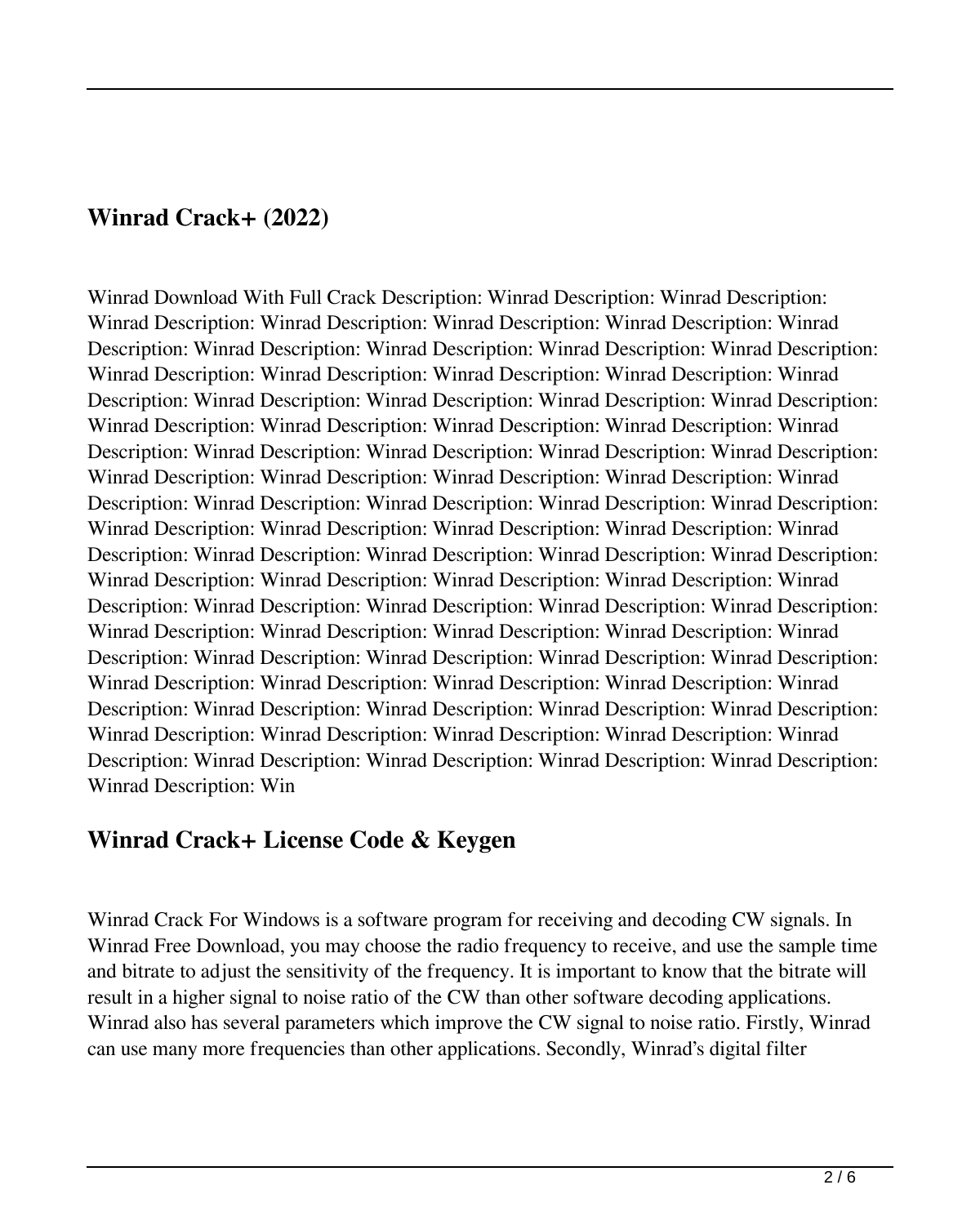automatically optimises itself to cancel the noise in the signal. This filter is adjustable in the "Advanced" tab. Winrad uses advanced mathematical processing to cancel the noise from the signal. Winrad has the ability to use a variety of CW techniques, such as AM, FM, RTTY, CW and JT65, as well as a variety of customised cw frequencies. Winrad can decode CW signals from frequencies ranging from 0-50kHz. Winrad's decoder uses advanced algorithms to automatically cancel the noise from the signal. Winrad can decode RTTY, AM, FM, JT65, and CW signals. In addition, Winrad has the ability to read morse. The decoder is not limited to CW only, but can decode FM and AM as well. Winrad can decode CW signals from frequencies ranging from 0-50kHz. Winrad's advanced filter optimises itself to cancel noise from the signal. You can change the filter settings in the advanced tab. By using this filter, Winrad can easily decode noise. Winrad is a software program designed to implement a so-called Software Defined Radio (SDR). In a nutshell, it accepts a chunk of up to 192 kHz coming from a half-complex mixer in form of two signals, I and Q, fed to the PC sound card. It does a fine tuning inside that segment with a point-and-click technique, demodulates (LSB/USB/CW) what has been tuned and optionally applies a series of filters to the results of the demodulation. KEYMACRO Description: Winrad is a software program for receiving and decoding CW signals. In Winrad, you may choose the radio frequency to receive, and use the sample time and bitrate to adjust the sensitivity of the frequency. It is important to know that the bitrate will result in a higher signal to noise ratio of the CW than other software decoding applications. Winrad 81e310abbf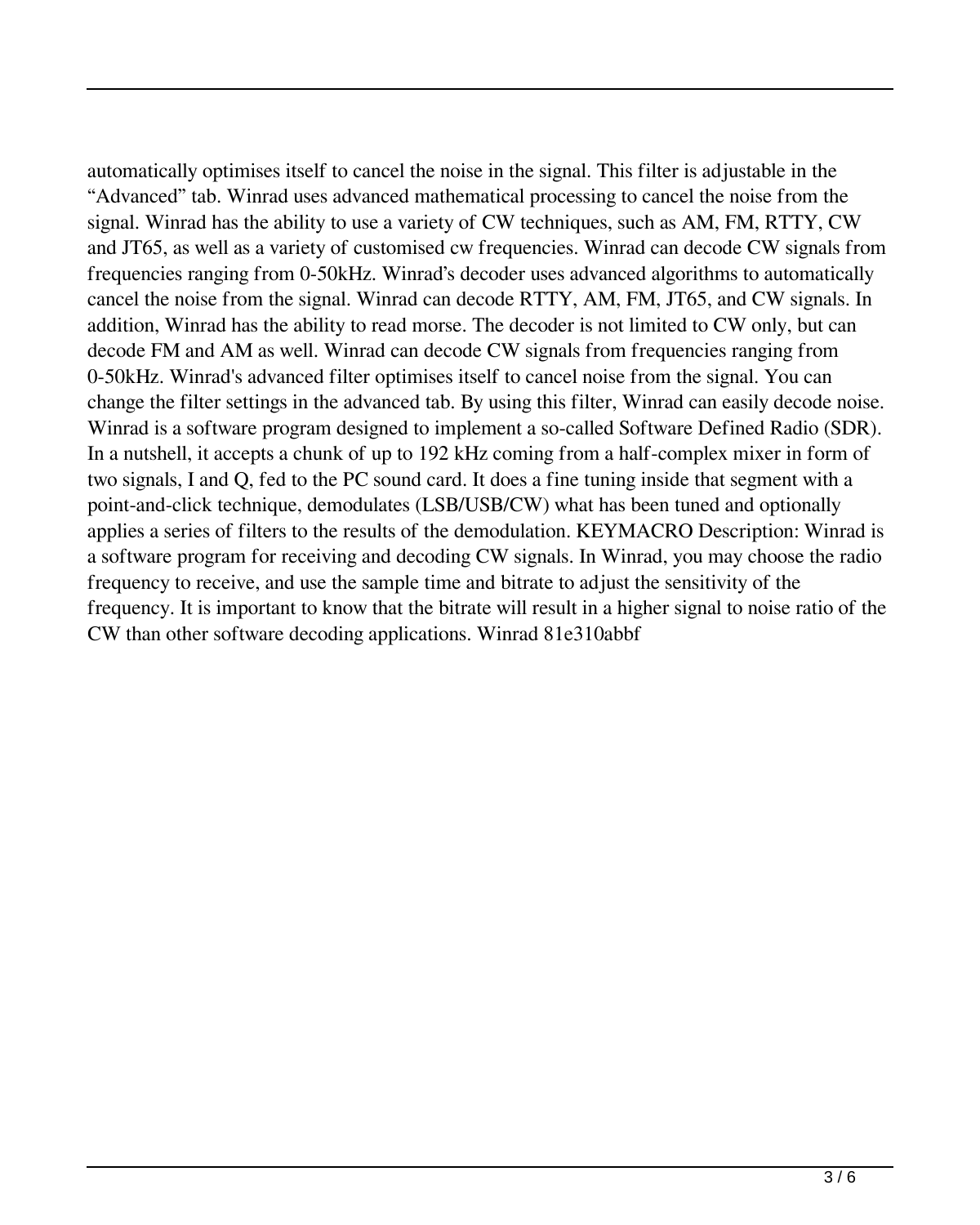### **Winrad Registration Code Latest**

Winrad is a software program designed to implement a so-called Software Defined Radio (SDR). In a nutshell, it accepts a chunk of up to 192 kHz coming from a half-complex mixer in form of two signals, I and Q, fed to the PC sound card. It does a fine tuning inside that segment with a point-and-click technique, demodulates (LSB/USB/CW) what has been tuned and optionally applies a series of filters to the results of the demodulation. One feature of Winrad is the ability to use an alternative audio driver to provide realtime audio, as for instance "advice" from an hardware synthesizer or capturing audio output of an analogue or digital signal source (like a cassette deck). Also, Winrad can apply a noise cancellation algorithm to filter out the noise from the audio output before demodulation. Winrad is a licensed freeware, freely available to all personal computer users, without any limitations. However, the author of Winrad stipulates that his program is not intended for commercial purposes, and does not offer any warranty, any guarantee, or any refund. All copyrights of Winrad belong to the author. Version history Version 3.0.2 - July 25, 2011 Added support for multiple SDR dongles (USB and PCI). Improved initialization of audio drivers for audio output (OS X only). Improved initialization of audio drivers for audio input (OS X only). Improved support for PCI card slots (SCSI, USB, etc.). Improved support for "My Computer" device in Windows Explorer. Improved support for multiple SDR dongles (USB and PCI). Improved error handling during "channel capture" and "tuning" operations. Fixed a bug in the preview window. Fixed bugs in the manual. Fixed a bug in the "channel capture" operation. Version 3.0.1 - February 11, 2011 Added support for the "dd1" audio driver to support built-in analog/digital I/O card on Apple Macintosh computers. Fixed a bug in the "channel capture" operation. Version 3.0 - February 1, 2011 Rewritten from the ground up for better stability, smaller size, better code organization and better documentation. Added support for the "dd1" audio driver to support built-in analog/digital I/O card on Apple Macintosh computers. Rewritten from

#### **What's New In?**

Winrad is a software program designed to implement a so-called Software Defined Radio (SDR). In a nutshell, it accepts a chunk of up to 192 kHz coming from a half-complex mixer in form of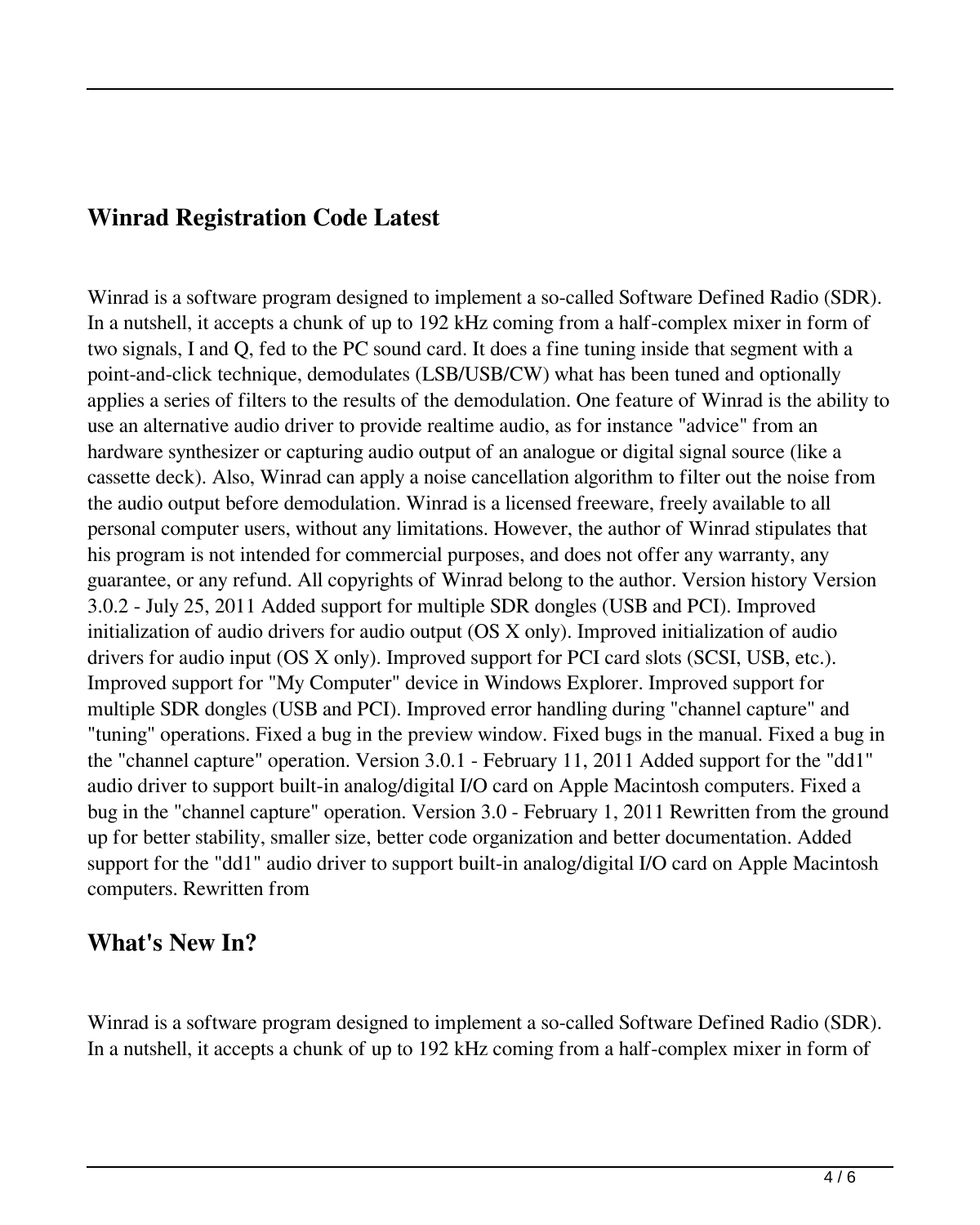two signals, I and Q, fed to the PC sound card. It does a fine tuning inside that segment with a point-and-click technique, demodulates (LSB/USB/CW) what has been tuned and optionally applies a series of filters to the results of the demodulation. Version 2.1.0 Build 25 Here is the full change list of the new release: Allow W/Amp and Passband Filter to be turned off/on Description: Allow W/Amp and Passband Filter to be turned off/on Change the grid icons to a different icon for when the selected (or source) antenna is connected. Description: Change the grid icons to a different icon for when the selected (or source) antenna is connected. Add a "Remove All Filters" option to the Filter dialog. Description: Add a "Remove All Filters" option to the Filter dialog. Add a working "Do Not Change" filter to the Filter dialog. Description: Add a working "Do Not Change" filter to the Filter dialog. Improve the handling of invalid settings for frequency selection (thanks to Jakob Heintzmann). Description: Improve the handling of invalid settings for frequency selection (thanks to Jakob Heintzmann). Add a setting to disable the automatic gain control of the demodulator. Description: Add a setting to disable the automatic gain control of the demodulator. Make the value of the EBU filter (for USB use only) a double-width integer instead of a decimal number. Description: Make the value of the EBU filter (for USB use only) a double-width integer instead of a decimal number. Improve the handling of invalid settings for frequency selection (thanks to Jakob Heintzmann). Description: Improve the handling of invalid settings for frequency selection (thanks to Jakob Heintzmann). Disable the EBU filter for USB only. Description: Disable the EBU filter for USB only. Minor GUI improvements. Description: Minor GUI improvements. Add a check for an empty name in the Filter dialog. Description: Add a check for an empty name in the Filter dialog. Minor GUI improvements. Description: Minor GUI improvements. Add a "Copy Selected" filter to the Filter dialog. Description: Add a "Copy Selected" filter to the Filter dialog.